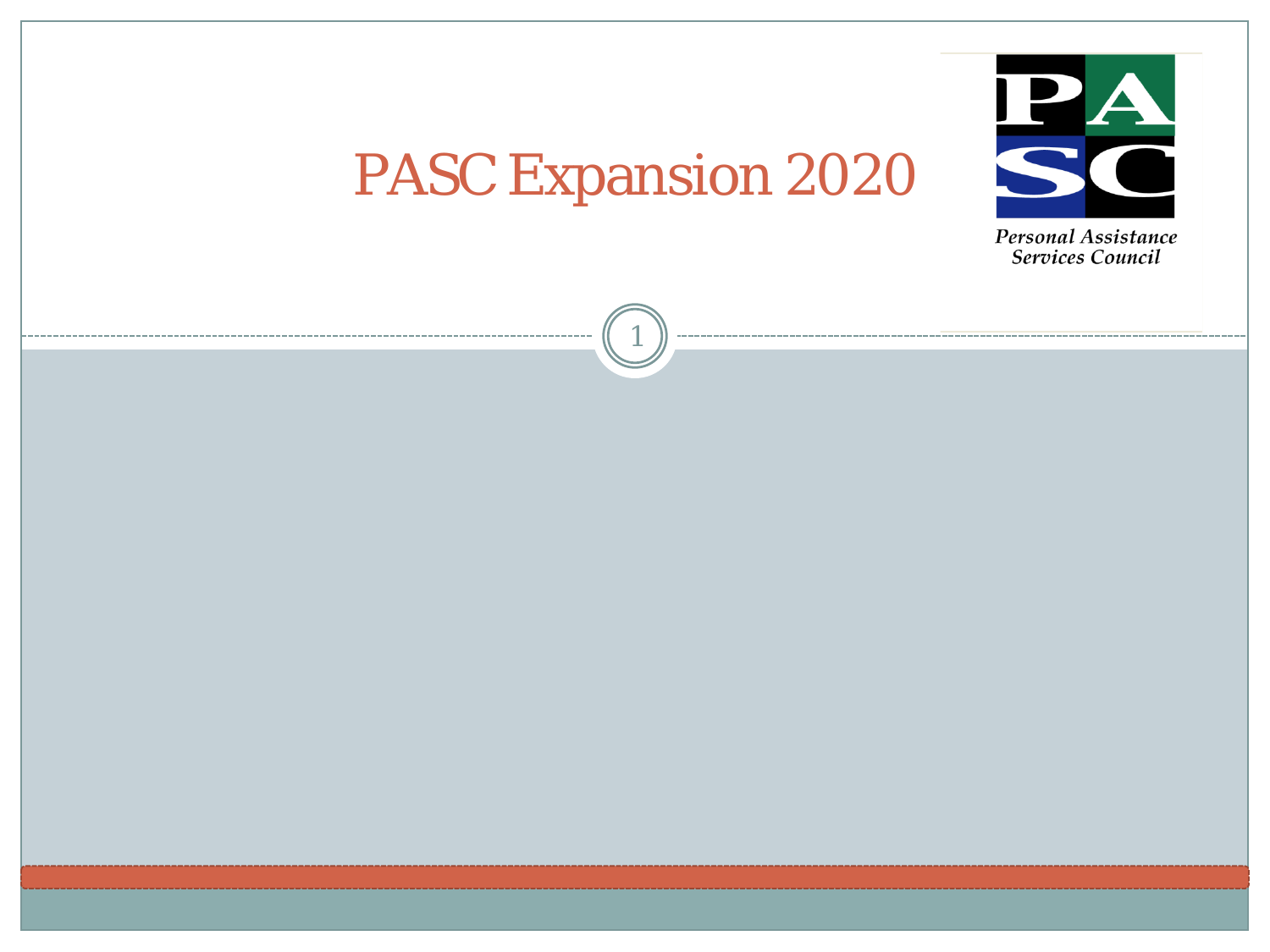### **Phase I. Unmet Needs**

2

- Unable to answer 75% of phone calls
- Unable to increase the Registry by 10% annually
- Unable to increase BUAP provider registry by 10%
- Limited capacity phone system
- End of life computer servers and software
- Expand consumer outreach
- Registry and call center extremely understaffed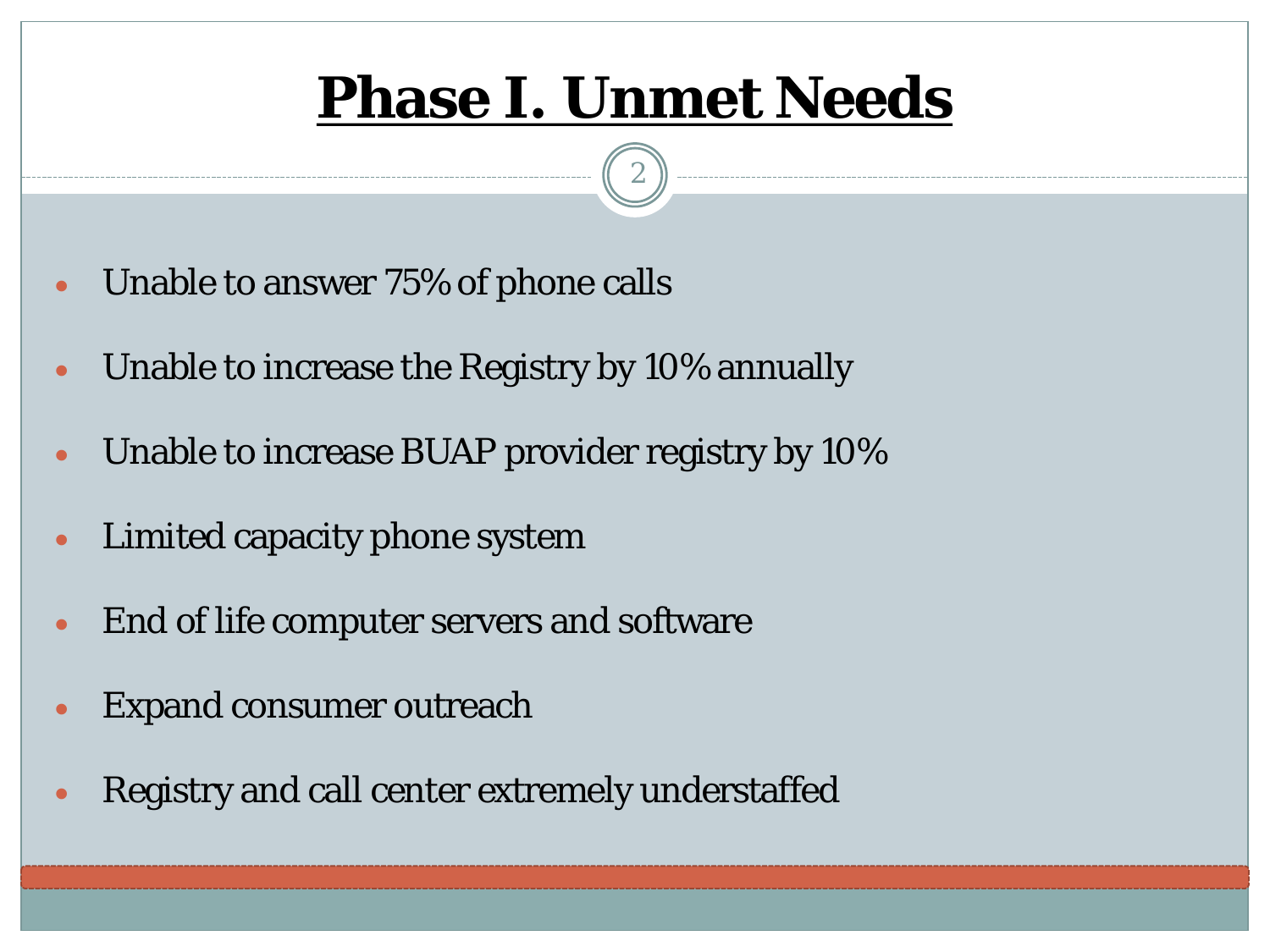### **Goals:**

- **1. Workforce Development**
- **2. Excellent Call Center**
- **3. Upgrade Systems**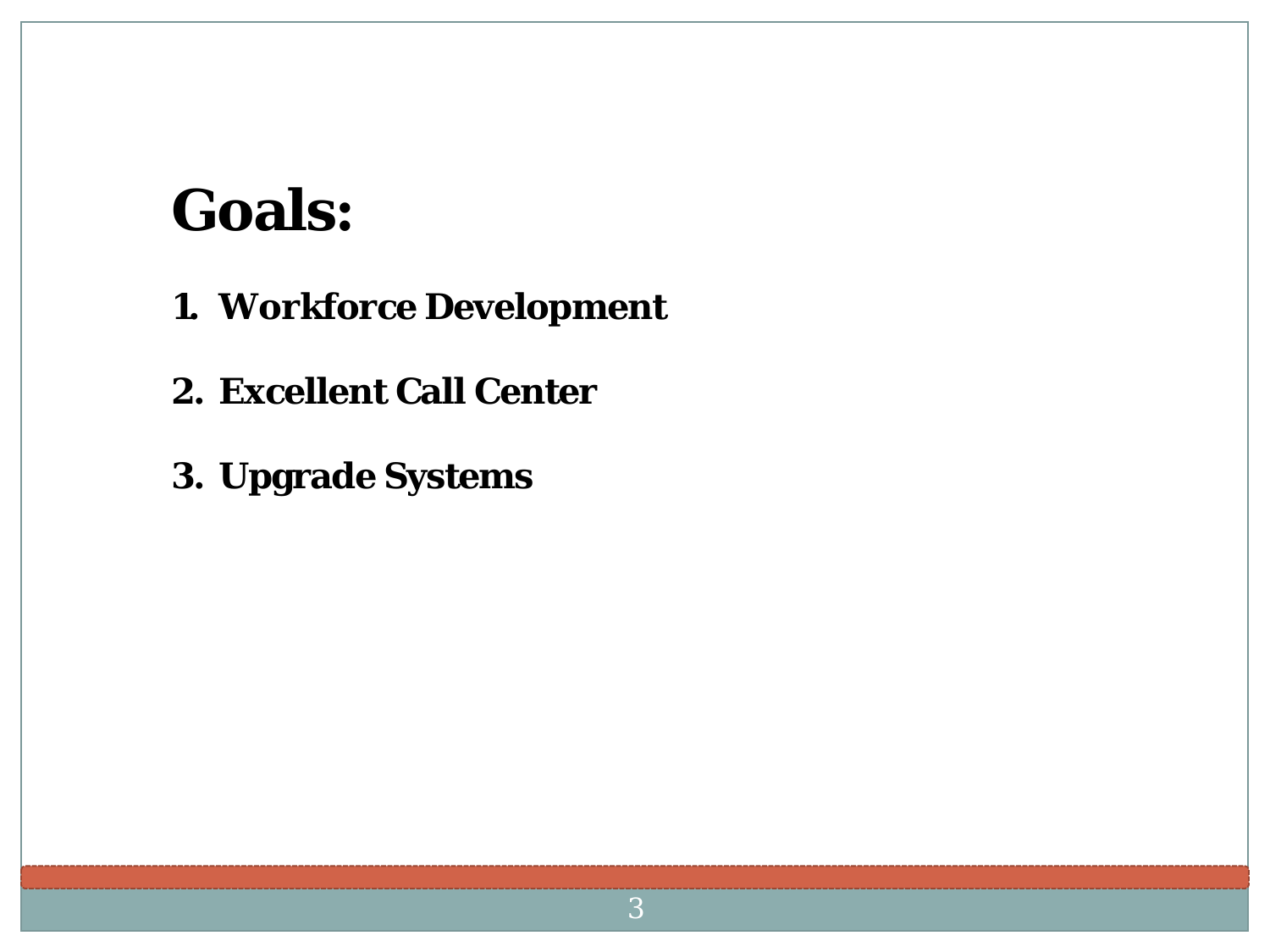# **Goal 1 - Workforce Development**

#### **Objectives**

- **1.1 Training Program**  Develop a comprehensive training program to enhance HOMCare2, customer service skills, and empower employees to excel
- **1.2 Position Needs Assessment** Realign current leadership and clearly define vision
- **1.3 Expand and implement the employee step program**
- **1.4 Hire 8 virtual Registry workers** Virtual employees strategically based in the community to aid PASC Registry recipients who have difficulty with the IP mode and ask for assistance with Registry services
- **1.5 Workspace Analysis Review and Upgrade** Conduct a workspace analysis to determine the need for additional space
- **1.6 Workforce and Succession Planning Program**  Develop an effective succession planning program, identify current and future business needs, create a process for identifying successors, and initiate a leadership development program to ensure successors are prepared to step into new roles
- **1.7 Collaborate with DPSS to determine ways we can work together**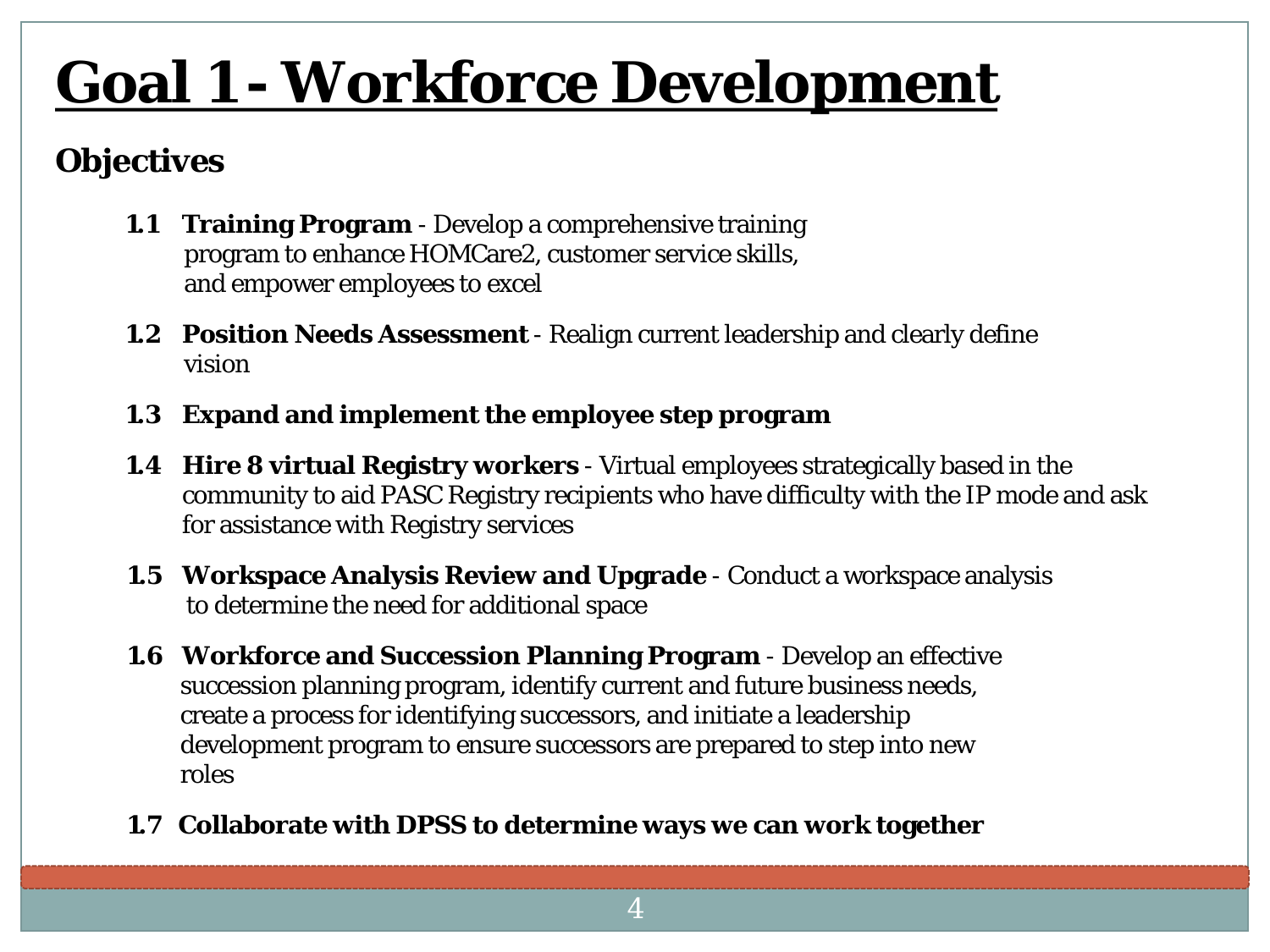# **Goal 2 – Excellent Call Center**

#### **Objectives**

- **2.1 Redesign Call Center**  Add 12 Registry call center staff with emphasis on call resolution at first point of contact
- **2.2 Further develop customer service by implementing ongoing training and "listen in" coaching program**
- **2.3 Identify changes in HOMCare2**  Work with RTZ to make necessary changes to HOMCare2 to meet reporting needs
- **2.4 Develop Ways to Obtain Customer Feedback** Develop and implement a mechanism to gather feedback from customers, to identify areas for improvement, and drive change. Implement a procedure to receive and disseminate response to customer feedback
- **2.5 Evaluate a Social Media Presence** Explore the utilization of social media for distribution of information and events, and recruit providers to join the Registry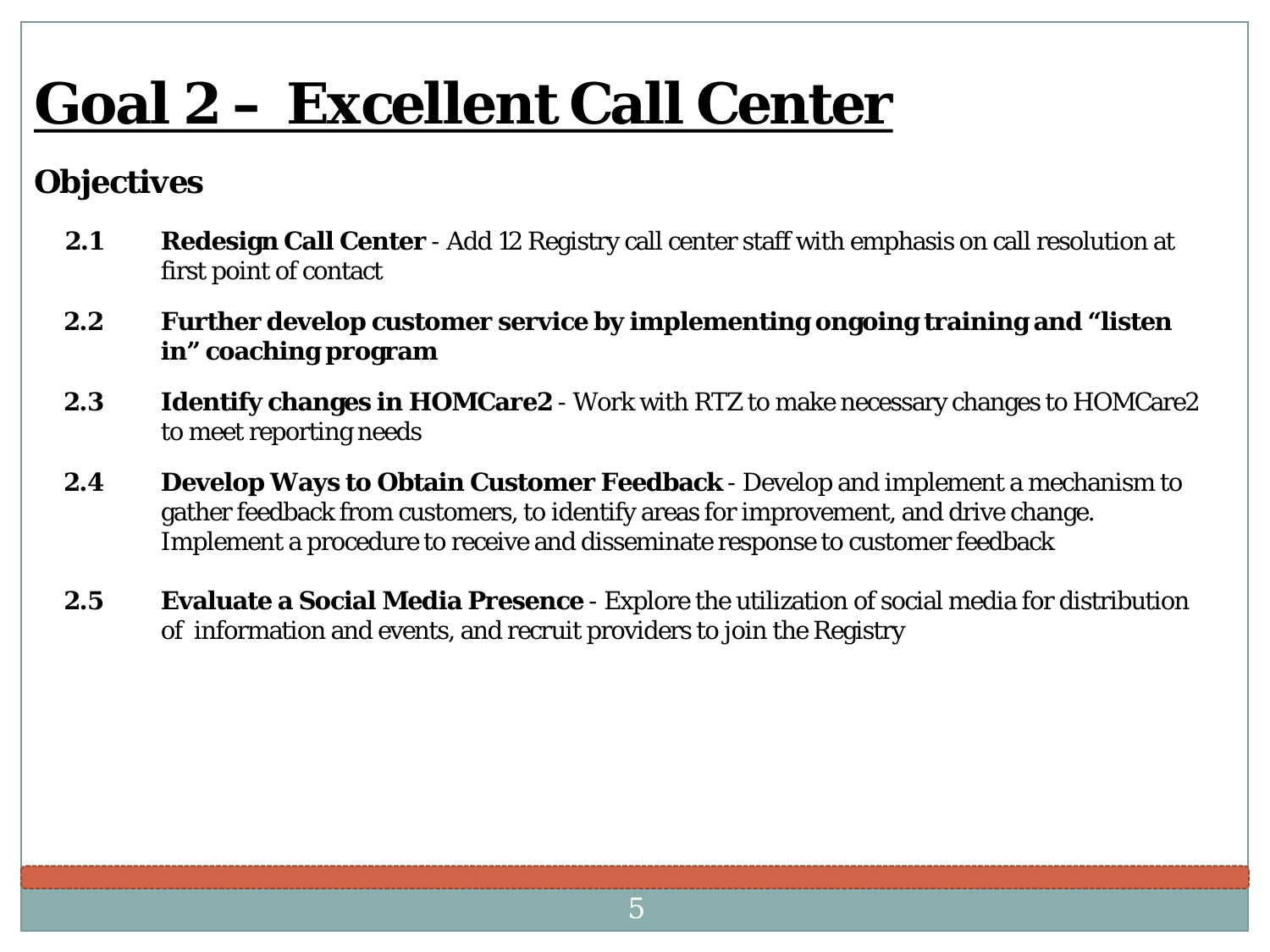# **Goal 3 –Systems Upgrade**

#### **Objectives**

- **3.1 Internet Connection**  Move to a dedicated fiber connection, install coaxial connection for failover and configure SD WAN
- **3.2 Additional Staff Training and Coaching**  In-person and on-demand videos covering phone features and use
- **3.3 Move Call Center to the Cloud**  Implement technology that assists with our goal of answering 70% of incoming recipient calls
- **3.4 Intelligent Call Routing**
- **3.5 Microsoft Upgrades**
- **3.6 Replace and purchase additional desktop computers**
- **3.7 PASC Brochure Refresh**  to include recipient annual evaluation handout, collaborate with DPSS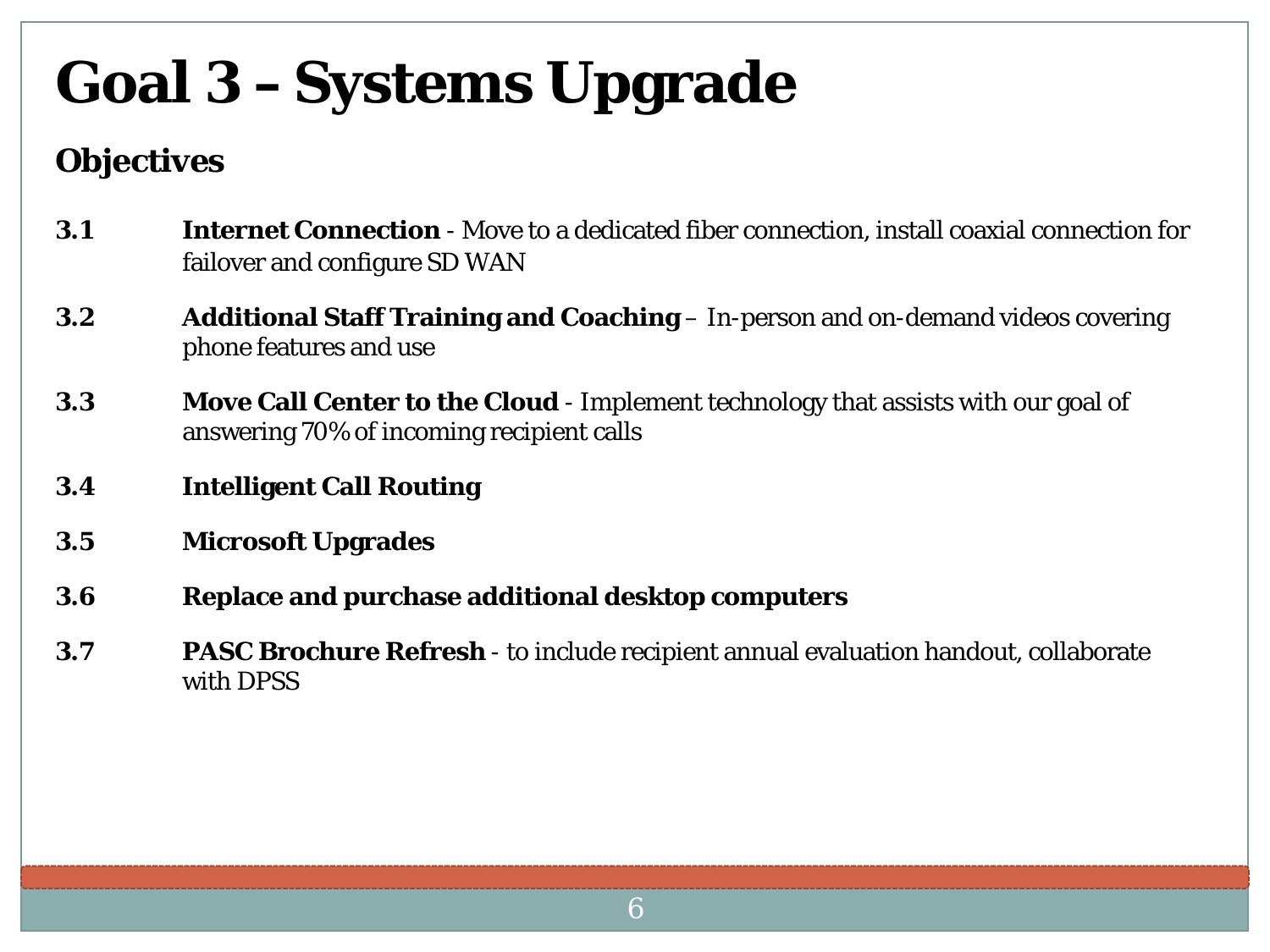## **FY19-20 Estimated Budget**

#### **Admin + HP**

| <b>Total Admin+HP</b> | \$5,641,915 | 100%                                              |  |
|-----------------------|-------------|---------------------------------------------------|--|
| <b>County</b>         | \$766,281   | $14\%$<br>FY18-19 PA MOE from CAPA<br>report      |  |
| <b>State (SGF)</b>    | \$2,083,171 | <b>CAPA SGF</b><br>37%<br>calculation $8/16/2019$ |  |
| <b>Federal</b>        | \$2,792,463 | normal share<br>49%                               |  |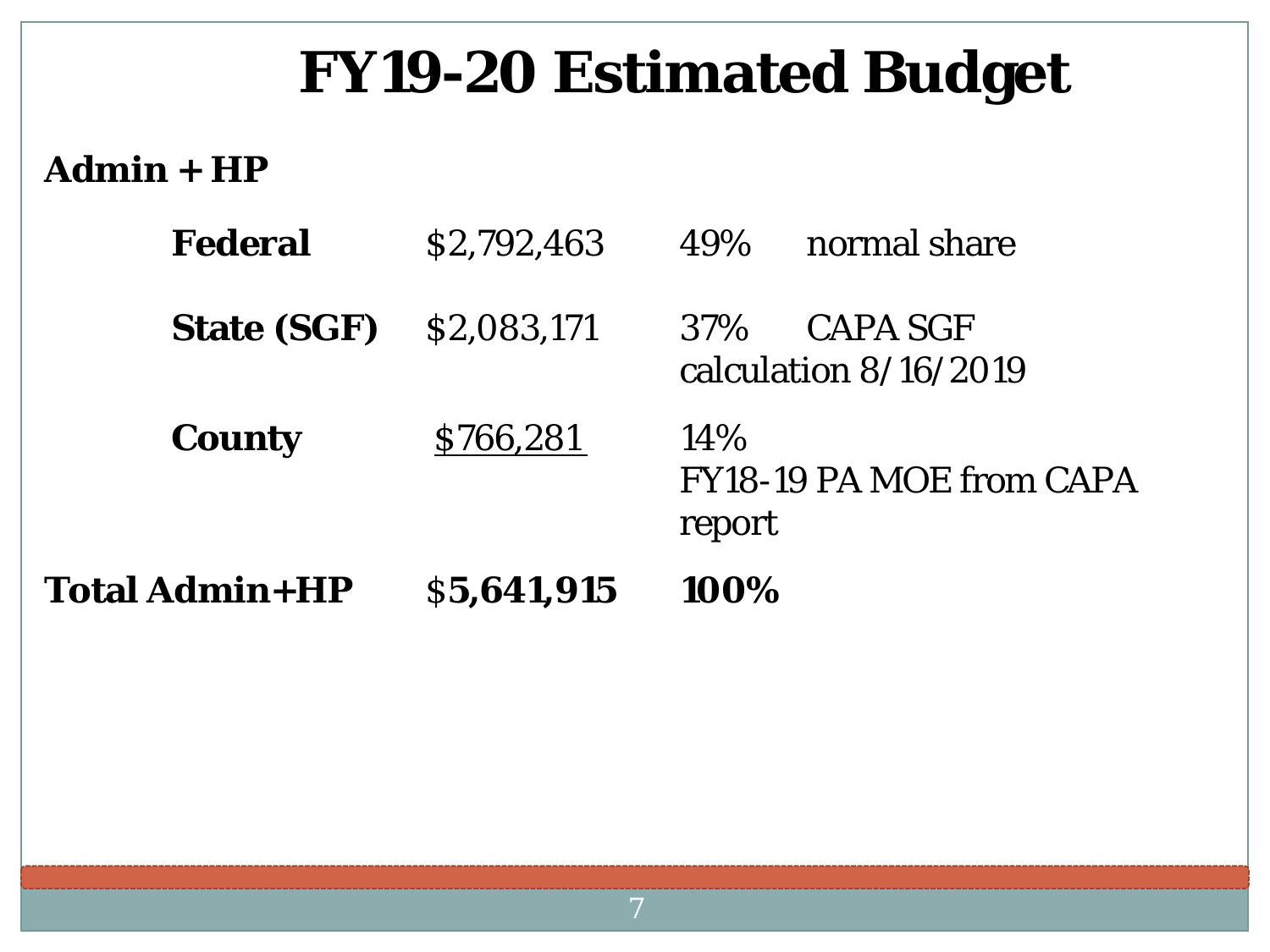## **FY19-20 Estimated Budget (cont.)**

#### **NPER** based on 19-20 approved budget

|                           | Federal      | \$345,773 | 50%                         | normal share    |  |
|---------------------------|--------------|-----------|-----------------------------|-----------------|--|
|                           | <b>State</b> | \$345,773 | 50%                         | normal share    |  |
| <b>Total NPER</b>         |              | \$691,545 |                             | 100% no changes |  |
| <b>Grand Total Budget</b> |              |           | \$6,333,460                 |                 |  |
| 19-20 approved budget     |              |           | \$4,126,291                 |                 |  |
| Difference overall        |              |           | \$2,207,169<br>53% increase |                 |  |